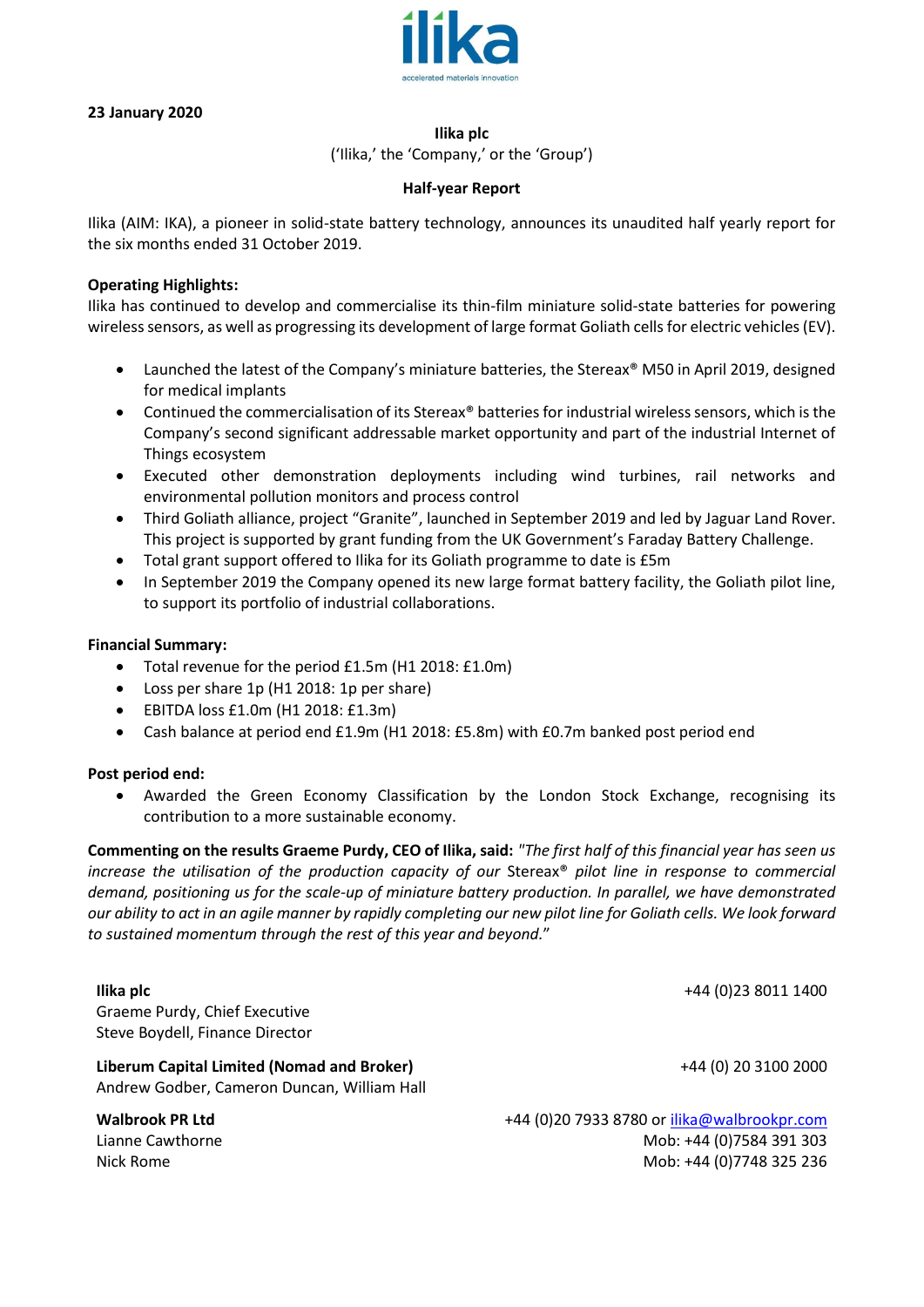## **Joint Chairman's and CEO's Statement Review of Period**

## *Principal Activities*

Ilika has continued to pursue its strategy of developing and commercialising its cutting-edge solid-state batteries for a wide range of applications. Our mission is to own the critical design and manufacturing intellectual property (IP), manufacture and sell solid-state batteries in low to medium volumes and license our IP for high volume manufacture. Our batteries use ceramic-based lithium-ion technology that is inherently safe and stable in manufacture and usage and offers high performance which differentiates our products from existing batteries.

## *Introduction to Stereax® solid-state battery technology*

Ilika has been working with solid-state battery technology since 2008 and has developed a type of lithiumion battery, which, instead of using liquid or polymer electrolyte, uses a ceramic ion conductor. Ilika's solidstate batteries have a number of benefits over traditional lithium-ion batteries, including the following:

- Non-flammable, which eliminates the need for containment packaging
- 6x faster charging
- 2x increased energy density, making them half the volume and weight for a given electrical charge
- 10x longer storage without loss of charge.

Ilika has developed a roadmap and family of battery products, ranging from miniature solid-state devices designed for powering wireless sensor applications to large format cells for automotive power.

## *Miniature Stereax® batteries*

Ilika's miniature Stereax® cells are differentiated from other solid-state technology through its choice of materials and its use of an efficient, low temperature evaporation process that is capable of higher manufacturing rates than other solid-state routes. This results in the following benefits relative to previous solid-state battery designs:

- Lower cost of manufacture through avoiding use of expensive sputtering targets
- Long cycle life through use of a silicon anode
- Less encapsulation required
- High temperature resilience

The unique benefits of Stereax® batteries make them particularly useful for medical implants and industrial applications. Miniature Stereax® batteries can enable medical devices in a way that is currently not possible with conventional lithium-ion batteries. Their compact, biocompatibility, high energy density, high power characteristics make them useful for a range of medical implant applications covering blood pressure monitoring to neuro-stimulation. Industrial automation, or Industry 4.0 as it is sometimes referred to, requires low maintenance batteries with a long lifetime, sometimes in situations that require them to operate at elevated temperatures above those for which standard lithium-ion batteries are rated (typically 60 degC).

Ilika has continued to work on a portfolio of five collaborative deployment projects during the period:

# **1. Integrated energy harvester and battery for asset tagging**

This is a collaborative project with Lightricity (formerly part of Sharp Laboratories Europe) to create an autonomous energy harvesting power source which involves combining Ilika's battery with Lightricity's photovoltaic (PV) technology to create a compact, self-recharging power pack. Beta prototype samples have been shared with commercialisation partners for evaluation.

#### **2. Miniature medical implant**

This project involved the development of a battery for miniature medical implants to provide treatments for serious health conditions, through the body's own nervous system. The programme has been completed and is now awaiting further progress with the other non-battery related technology.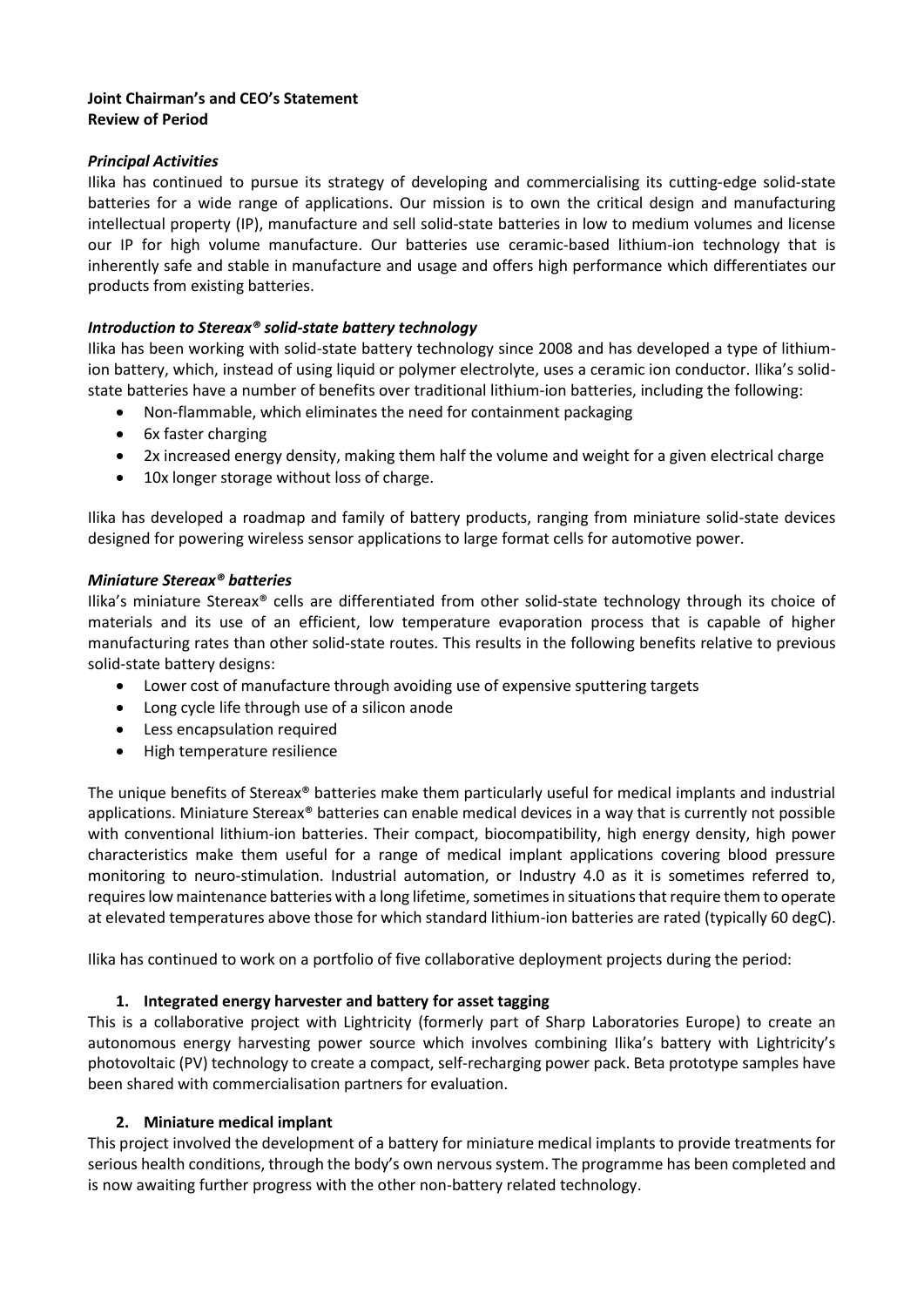## **3. Wind turbine condition monitoring**

Ilika has been working in a partnership to deploy Stereax® powered devices for the condition monitoring of wind turbines with Titan Wind Energy, the largest manufacturer of wind turbines in China and the 4th largest globally. Beta prototype devices are currently undergoing evaluation in a trial deployment.

## **4. Environmental sensing**

This is a demonstration project to deploy Stereax® batteries to power an autonomous wireless sensor for environmental sensing and asset tracking.

## **5. Rail track condition monitoring**

In Q1 2019, Ilika commenced a trial deployment of wireless sensors for monitoring rail infrastructure with Network Rail. In the initial deployment, sensors will measure track strain due to high temperatures. The ability of Ilika's batteries to withstand temperatures of up to 150 degC and "fit and forget" life makes them particularly suitable for deployment in the hostile trackside environment.

## **Stereax® Manufacturing Scale-up**

Ilika is currently manufacturing Stereax® batteries on a pilot line. These batteries are being deployed in the five collaborative programmes described above and are also being sold for customer evaluation. The capacity of the pilot line will be fully allocated to product sales this year and the transfer of larger scale production to a  $3^{rd}$  party facility is planned. Once the transfer has been achieved, Ilika's business model will continue to be to sell batteries on an outsourced basis. Ilika will control the supply chain, covering wafer production, thinning, dicing, encapsulation and testing. A further step-up in production capacity with a larger manufacturing partner is expected to be required further into the future, when a licensing model may be more appropriate.

## *Large Format Goliath batteries*

Having been approached by a number of significant commercial partners interested in collaborating with Ilika to develop larger capacity batteries suitable for use in electric powered vehicles, Ilika expanded its product development roadmap in 2018.

In September 2019, Ilika announced the opening of its new large format battery facility, the Goliath pilot line, to support its portfolio of industrial collaborations. On this pilot line, Ilika is developing low cost printing processes suitable for forming batteries several orders of magnitude larger than the miniature Stereax® batteries. Also, in September 2019, Ilika announced its third Goliath alliance, project "Granite", which is being led by Jaguar Land Rover. This project is supported by grant funding from the UK Government's Faraday Battery Challenge, bringing the total grant support offered to Ilika for its Goliath programme to £5m. The objective of Granite is to develop cost-effective routes for the mass production of Goliath cells. Previously secured grant funding for the two other Goliath projects is supporting work on rapid charging with Honda and Ricardo, as well as battery packs for high performance vehicles with McLaren.

In addition to the programs supported by grant funding, Ilika is also able to carry out commercially funded programs for applications in both the automotive sector and others including aerospace and consumer electronics.

#### **Goliath Manufacturing Scale-up**

Using a similar model to the scale-up of Stereax®, Ilika expects to maximize the production of Goliath batteries on its pilot line. The capacity of the Goliath pilot line has been designed for the demands of Ilika's three collaboration programmes until 2021. The next stage of scale-up will require collaboration with a  $3<sup>rd</sup>$ party facility, such as the open-access Battery Industrialisation Centre currently being built in Coventry.

#### **Cash position**

The cash balance at period end was £1.9m (H1 2018: £5.8m) with £0.7m banked post period end. In the second half of the year Ilika expects a materially lower cash outflow. Capex will be lower; a tax credit has been received and working capital should improve. Grants of £1.1m are due in the period and revenue from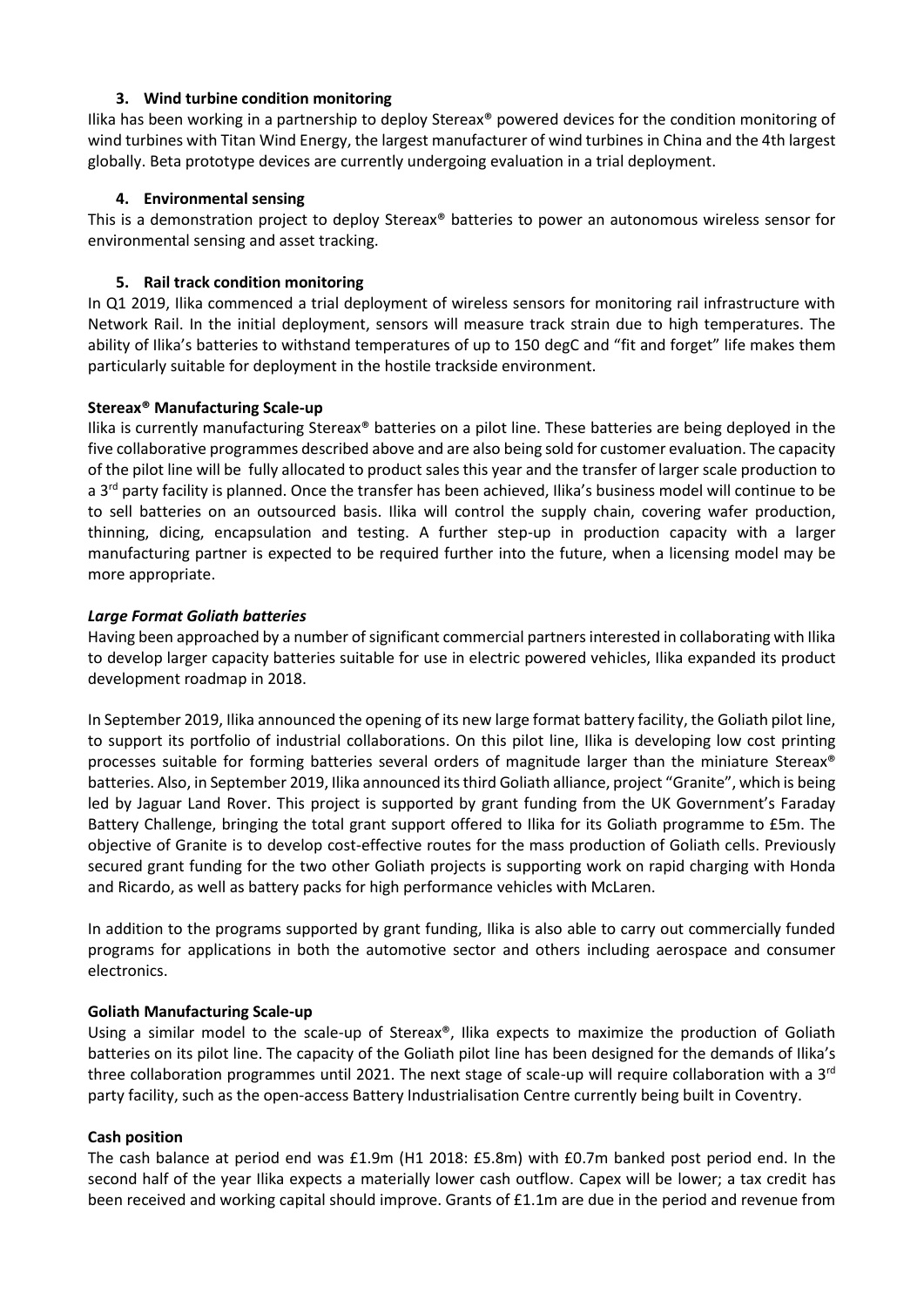Stereax product sales will continue to grow. Thereafter the continued expansion of Ilika will require additional financing which the directors anticipate may be a combination of grants, product sales, licences and external capital.

## **Green Economy Classification & Mark**

Post period end, in October 2019 the Company was awarded the Green Economy Classification and Mark. This is a new initiative launched by the London Stock Exchange Group (LSEG) identifying London-listed companies and funds that generate over 50% of total annual revenues that contribute to the global green economy.

The creation of this Green Economy Mark allows greater visibility for investors that are interested in Green Economy activities and recognises those companies that are contributing to a greener more sustainable economy.

#### *Outlook*

Ilika intends to intensify the commercial scale up of its miniature Stereax<sup>®</sup> technology, through investments with a 3<sup>rd</sup> party manufacturing facility. Further technical progress is also expected with Goliath, including the evaluation of cell data by Ilika's collaboration partners. In the second half of the current financial year, Ilika expects to continue to deliver revenue growth relative to the previous year as its funded Goliath development programmes proceed and commercial revenues from Stereax® sales have a positive impact.

**Graeme Purdy, CEO Keith Jackson, Chairman Ilika plc**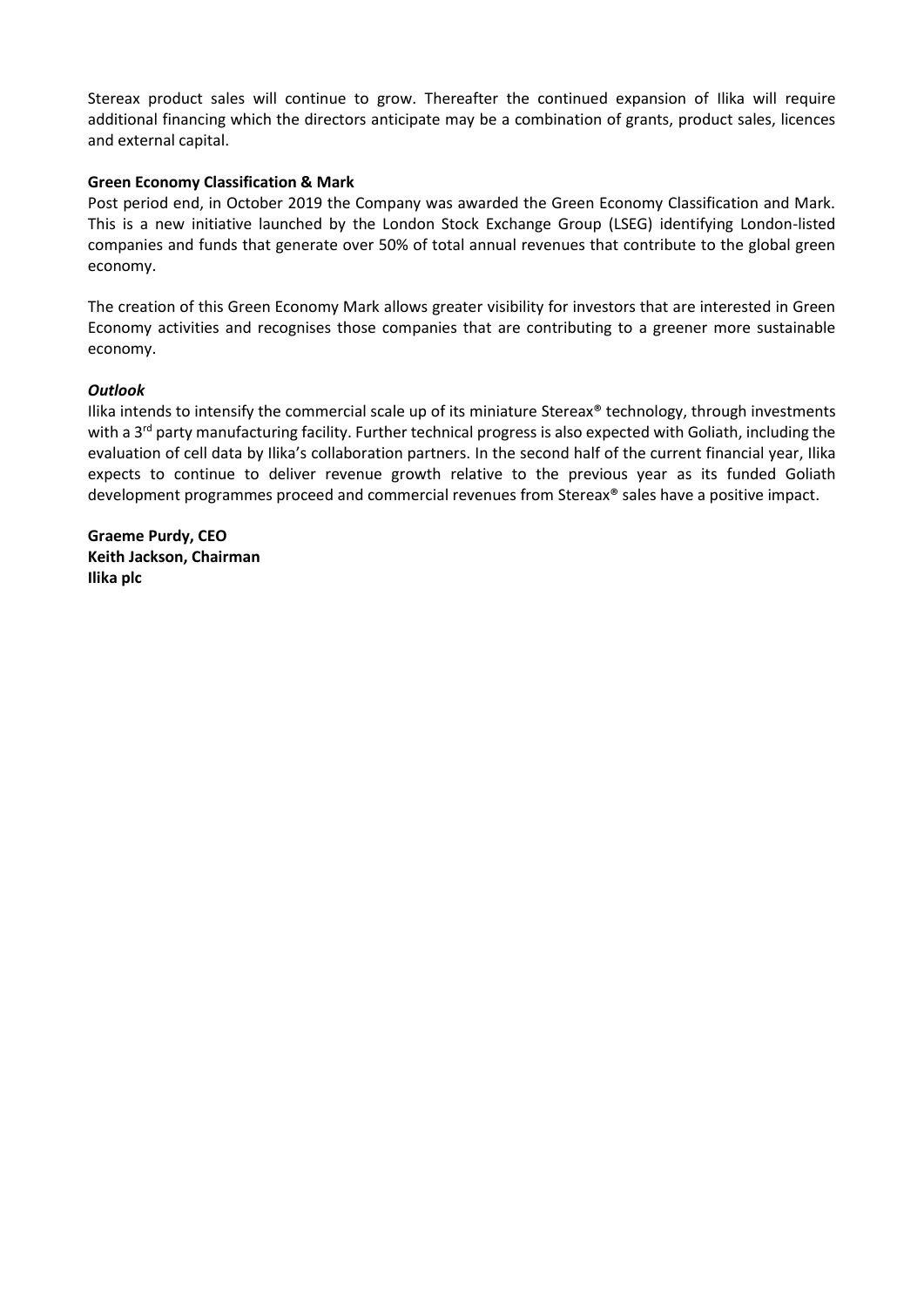# **Consolidated statement of comprehensive income for the six months ended 31October 2019**

|                                                                                |                | <b>Unaudited</b><br><b>Six months</b><br>ended | <b>Unaudited</b><br><b>Six months</b><br>ended | <b>Audited</b><br>Year<br>ended |
|--------------------------------------------------------------------------------|----------------|------------------------------------------------|------------------------------------------------|---------------------------------|
|                                                                                |                | 31 Oct 2019                                    | 31 Oct 2018                                    | 30 Apr 2019                     |
|                                                                                | <b>Notes</b>   | £                                              | £                                              | £                               |
|                                                                                |                |                                                |                                                |                                 |
| <b>Turnover</b>                                                                |                | 1,460,639                                      | 1,010,896                                      | 2,589,736                       |
| Revenue                                                                        |                | 212,823                                        | 283,382                                        | 345,307                         |
| UK grants                                                                      |                | 1,247,816                                      | 727,514                                        | 2,244,429                       |
| Cost of sales                                                                  |                | (782, 115)                                     | (559, 554)                                     | (1,388,598)                     |
| <b>Gross profit</b><br>Administrative expenses                                 |                | 678,524                                        | 451,342                                        | 1,201,138                       |
| Administrative expenses                                                        |                | (2, 132, 354)                                  | (1,800,128)                                    | (3,630,369)                     |
| Share-based payment charge                                                     |                | (119, 348)                                     | (180, 164)                                     | (264, 250)                      |
|                                                                                |                | 2,251,702                                      | 1,980,292                                      | 3,894,619                       |
|                                                                                |                |                                                |                                                |                                 |
| <b>Operating loss</b>                                                          |                | (1,573,178)                                    | (1,528,950)                                    | (2,693,481)                     |
| <b>Financial income</b>                                                        |                | 8,386                                          | 8,880                                          | 25,800                          |
| Financial expense                                                              |                | (6, 432)                                       |                                                |                                 |
|                                                                                |                |                                                |                                                |                                 |
| Loss before tax                                                                |                | (1,571,224)                                    | (1,520,070)                                    | (2,667,681)                     |
| Taxation                                                                       |                | 139,734                                        | 171,922                                        | 346,922                         |
|                                                                                |                |                                                |                                                |                                 |
| Loss for period/total comprehensive income<br>attributable to owners of parent |                | (1,431,490)                                    | (1,348,148)                                    | (2,320,759)                     |
| Loss per share                                                                 |                |                                                |                                                |                                 |
| <b>Basic and diluted</b>                                                       | $\overline{2}$ | (0.01)                                         | (0.01)                                         | (0.02)                          |

The results from the periods shown above are derived entirely from continuing operations.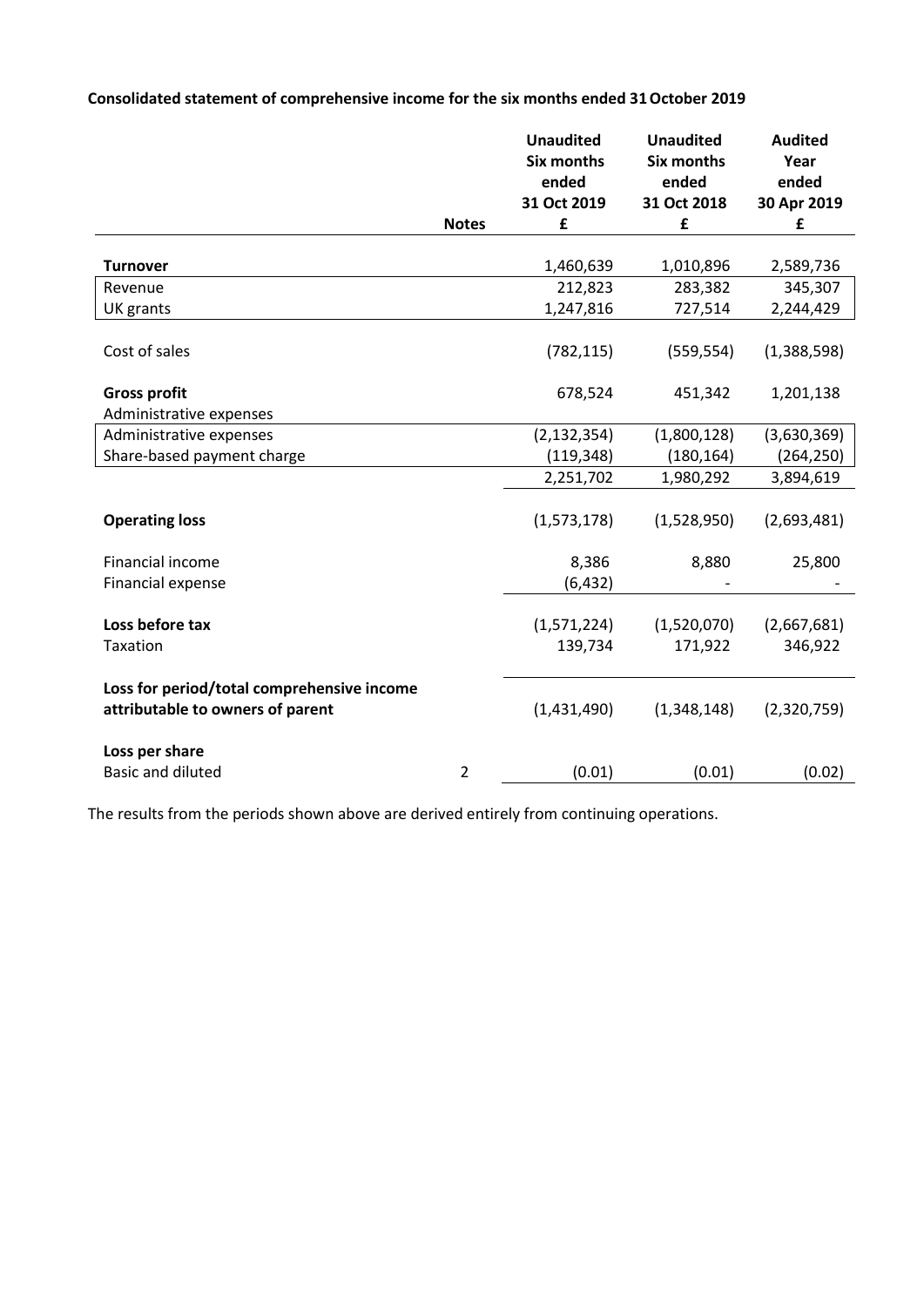# **Consolidated balance sheet as at 31 October 2019**

|                                                                                                                                           |              | <b>Unaudited</b><br><b>Six months</b><br>ended<br>31 Oct 2019 | <b>Unaudited</b><br><b>Six months</b><br>ended<br>31 Oct 2018 | <b>Audited</b><br>Year<br>ended<br>30 Apr 2019 |
|-------------------------------------------------------------------------------------------------------------------------------------------|--------------|---------------------------------------------------------------|---------------------------------------------------------------|------------------------------------------------|
|                                                                                                                                           | <b>Notes</b> | £                                                             | £                                                             | £                                              |
| <b>ASSETS</b>                                                                                                                             |              |                                                               |                                                               |                                                |
| <b>Non-current assets</b>                                                                                                                 |              |                                                               |                                                               |                                                |
| Intangible assets                                                                                                                         |              | 21,466                                                        | 2,453                                                         | 23,815                                         |
| Property, plant and equipment                                                                                                             |              | 2,186,502                                                     | 509,390                                                       | 1,728,122                                      |
| <b>Total non-current assets</b>                                                                                                           |              | 2,207,968                                                     | 511,843                                                       | 1,751,937                                      |
| <b>Current assets</b>                                                                                                                     |              |                                                               |                                                               |                                                |
| Trade and other receivables                                                                                                               |              | 1,520,349                                                     | 1,081,150                                                     | 1,542,996                                      |
| Current tax receivable                                                                                                                    |              | 499,734                                                       | 185,000                                                       | 360,000                                        |
| Other financial assets - bank deposits                                                                                                    |              | 353,831                                                       | 350,001                                                       | 351,963                                        |
| Cash and cash equivalents                                                                                                                 |              | 1,507,631                                                     | 5,440,859                                                     | 3,599,216                                      |
| <b>Total current assets</b>                                                                                                               |              | 3,881,545                                                     | 7,057,010                                                     | 5,854,175                                      |
| <b>Total assets</b>                                                                                                                       |              | 6,089,513                                                     | 7,568,853                                                     | 7,606,112                                      |
| Issued capital and reserves attributable to owners of<br>parent<br>Issued share capital<br>Share premium<br>Capital restructuring reserve |              | 1,013,670<br>27,103,356<br>6,486,077                          | 1,013,070<br>27,103,356<br>6,486,077                          | 1,013,070<br>27,103,356<br>6,486,077           |
| <b>Retained earnings</b>                                                                                                                  |              | (30,043,689)                                                  | (27, 837, 331)                                                | (28, 725, 856)                                 |
| <b>Total equity</b>                                                                                                                       |              | 4,559,414                                                     | 6,765,173                                                     | 5,876,647                                      |
| <b>LIABILITIES</b><br><b>Non-current liabilities</b>                                                                                      |              | 192,004                                                       |                                                               |                                                |
|                                                                                                                                           |              |                                                               |                                                               |                                                |
| <b>Current liabilities</b>                                                                                                                |              |                                                               |                                                               |                                                |
| Trade and other payables                                                                                                                  |              | 1,048,005                                                     | 653,680                                                       | 1,439,465                                      |
| Provisions                                                                                                                                |              | 290,000                                                       | 150,000                                                       | 290,000                                        |
| <b>Total current liabilities</b>                                                                                                          |              | 1,338,005                                                     | 803,680                                                       | 1,729,465                                      |
| <b>Total liabilities</b>                                                                                                                  |              | 1,530,099                                                     | 803,680                                                       | 1,729,465                                      |
| <b>Total equity and liabilities</b>                                                                                                       |              | 6,089,513                                                     | 7,568,853                                                     | 7,606,112                                      |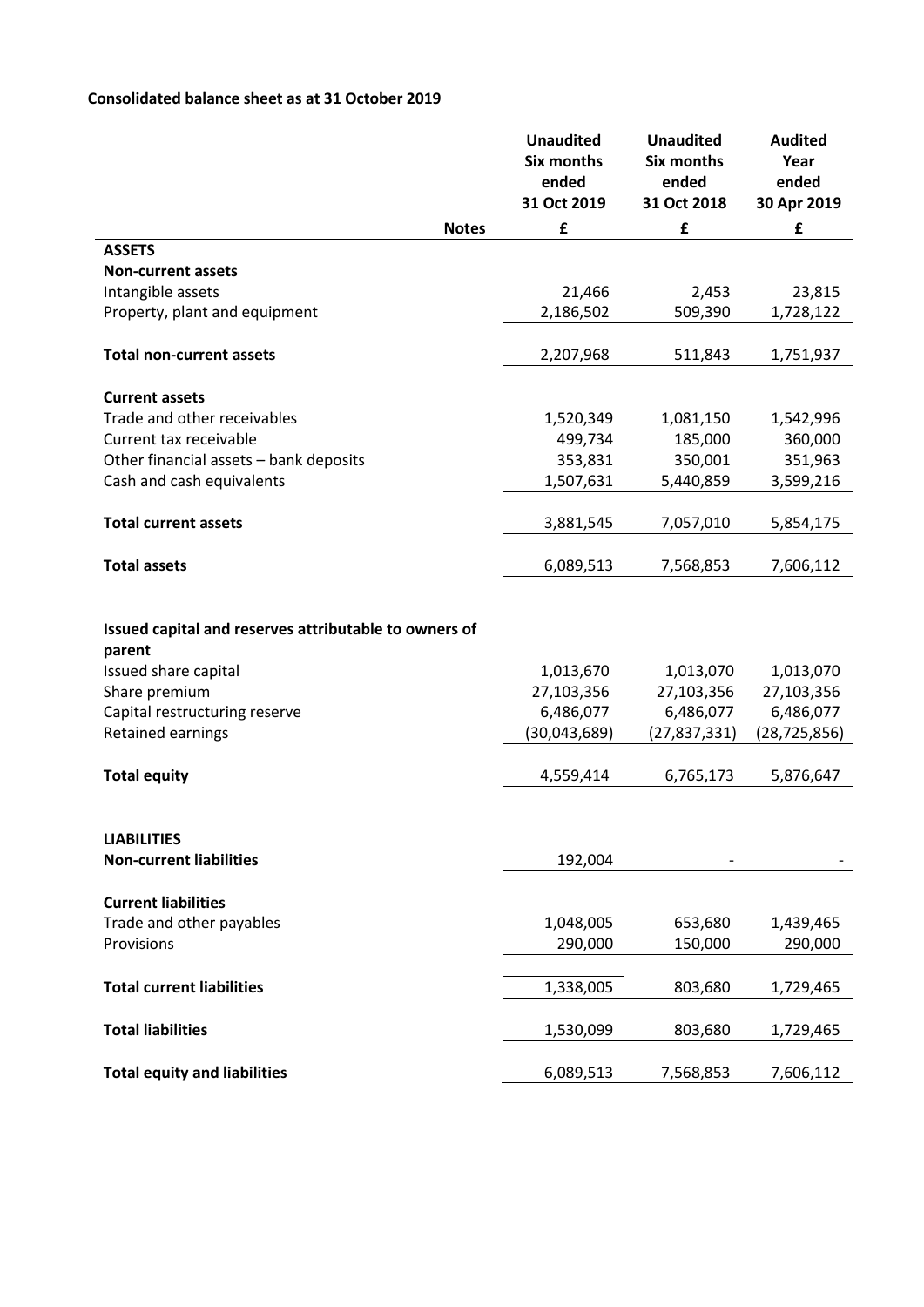# **Consolidated cash flow statement for the six months ended 31October 2019**

|                                                        | <b>Unaudited</b><br><b>Six months</b><br>ended<br>31 Oct 2019 | <b>Unaudited</b><br><b>Six months</b><br>ended<br>31 Oct 2018 | <b>Audited</b><br>Year<br>ended<br>30 Apr 2019 |
|--------------------------------------------------------|---------------------------------------------------------------|---------------------------------------------------------------|------------------------------------------------|
|                                                        | £                                                             | £                                                             | £                                              |
| Cash flows from operating activities                   |                                                               |                                                               |                                                |
| Loss before taxation                                   | (1,571,224)                                                   | (1,520,070)                                                   | (2,667,681)                                    |
| Adjustments for:                                       |                                                               |                                                               |                                                |
| Amortisation                                           | 5,566                                                         | 526                                                           | 3,621                                          |
| Depreciation                                           | 464,349                                                       | 91,907                                                        | 233,744                                        |
| Equity settled share-based payments                    | 119,348                                                       | 180,164                                                       | 264,250                                        |
| Net financial income                                   | (1,954)                                                       | (8,880)                                                       | (25,800)                                       |
| Operating cash flow before changes in working capital, | (983, 915)                                                    | (1, 256, 353)                                                 | (2, 191, 866)                                  |
| interest and taxes                                     |                                                               |                                                               |                                                |
| Decrease/(increase) in trade and other                 |                                                               |                                                               |                                                |
| receivables                                            | 3,514                                                         | (56, 791)                                                     | (518, 637)                                     |
| Increase /(decrease) in trade and other payables       | (458, 907)                                                    | (155, 994)                                                    | 357,472)                                       |
| <b>Cash utilised by operations</b>                     | (1,439,308)                                                   | (1,469,138)                                                   | (2,353,031)                                    |
| Tax received                                           |                                                               | 316,922                                                       | 316,922                                        |
| Net cash flow from operating activities                | (1,439,308)                                                   | (1, 152, 216)                                                 | (2,036,109)                                    |
| Cash flows from investing activities                   |                                                               |                                                               |                                                |
| Interest received                                      | 8,386                                                         | 8,880                                                         | 25,800                                         |
| Purchase of intangible assets                          | (3, 217)                                                      |                                                               | (24, 983)                                      |
| Purchase of property, plant and equipment              | (617, 917)                                                    | (23, 719)                                                     | (971, 443)                                     |
| Increase in other financial assets                     | (1,867)                                                       | (350,001)                                                     | (351, 963)                                     |
| Net cash used in investing activities                  | (614, 615)                                                    | (364, 840)                                                    | (1,322,589)                                    |
| <b>Cash flows from financing activities</b>            |                                                               |                                                               |                                                |
| Proceeds from issuance of ordinary share capital       | 600                                                           | 4,463,178                                                     | 4,463,178                                      |
| Cost of share issue                                    |                                                               | (316, 418)                                                    | (316, 419)                                     |
| Capital element of finance leases repaid               | (31, 830)                                                     |                                                               |                                                |
| Interest paid                                          | (6, 432)                                                      |                                                               |                                                |
| Net cash from financing activities                     | (37, 662)                                                     | 4,146,760                                                     | 4,146,759                                      |
| Net (decrease)/ increase in cash and cash equivalents  | (2,091,585)                                                   | 2,629,704                                                     | 788,061                                        |
| Cash and cash equivalents at the start of the period   | 3,599,216                                                     | 2,811,155                                                     | 2,811,155                                      |
| Cash and cash equivalents at the end of the period     | 1,507,631                                                     | 5,440,859                                                     | 3,599,216                                      |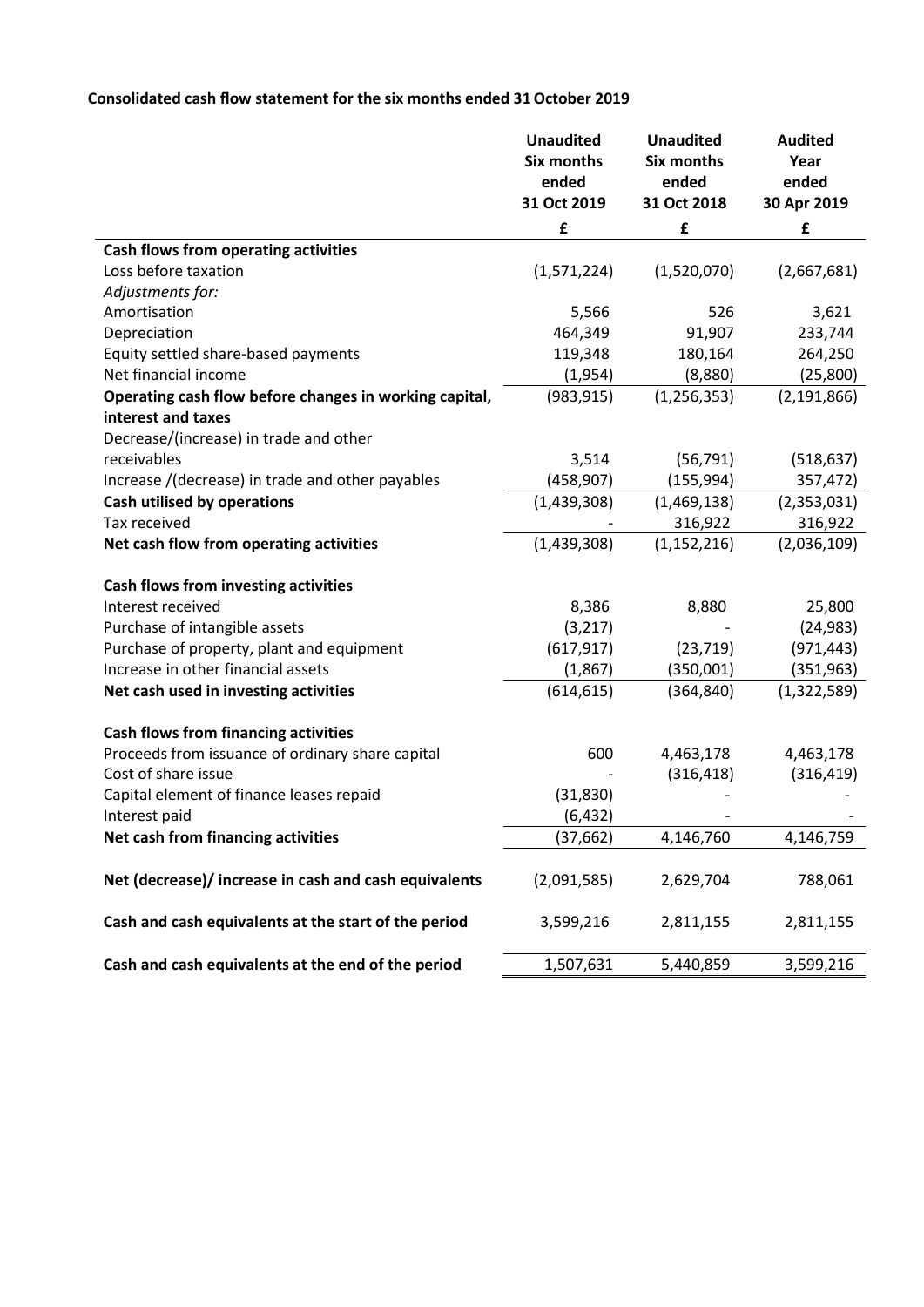## **Consolidated statement of changes in equity (unaudited)**

|                                   | <b>Share</b> | <b>Share</b><br>premium | Capital<br>restructuring | <b>Retained</b> |             |
|-----------------------------------|--------------|-------------------------|--------------------------|-----------------|-------------|
|                                   | capital      | account<br>£            | reserve                  | earnings        | Total<br>£  |
| As at 30 <sup>th</sup> April 2018 | £            |                         | £                        | £               |             |
|                                   | 789,911      | 23,179,756              | 6,486,077                | (26, 669, 347)  | 3,786,397   |
| Issue of shares                   | 223,159      | 4,240,019               |                          |                 | 4,463,178   |
| Expenses of share issue           |              | (316, 419)              |                          |                 | (316, 419)  |
| Share-based payment               |              |                         |                          | 180,164         | 180,164     |
| Loss and total                    |              |                         |                          |                 |             |
| comprehensive income              |              |                         |                          | (1,348,148)     | (1,348,148) |
| As at 31 October 2018             | 1,013,070    | 27,103,356              | 6,486,077                | (27, 837, 331)  | 6,765,173   |
| Share-based payment               |              |                         |                          | 84,086          | 84,086      |
| Loss and total                    |              |                         |                          |                 |             |
| comprehensive income              |              |                         |                          | (972, 611)      | (972, 611)  |
| As at 30 <sup>th</sup> April 2019 | 1,013,070    | 27,103,356              | 6,486,077                | (28, 725, 856)  | 5,876,647   |
| Adjustment in respect of          |              |                         |                          | (5,691)         | (5,691)     |
| adoption of IFRS 16               |              |                         |                          |                 |             |
| As at 30th April 2019 (restated)  | 1,013,070    | 27,103,356              | 6,486,077                | (28, 731, 547)  | 5,870,956   |
| Issue of shares                   | 600          |                         |                          |                 | 600         |
| Share-based payment               |              |                         |                          | 119,348         | 119,348     |
| Loss and total                    |              |                         |                          | (1,431,490)     | (1,431,490) |
| comprehensive income              |              |                         |                          |                 |             |
| As at 31 October 2019             | 1,013,670    | 27,103,356              | 6,486,077                | (30,043,689)    | 4,559,414   |

## **Share capital**

The share capital represents the nominal value of the equity shares in issue.

#### **Share premium account**

When shares are issued, any premium paid above the nominal value is credited to the share premium reserve.

#### **Retained earnings**

The retained earnings reserve records the accumulated profits and losses of the Group since inception of the business.

#### **Capital restructuring reserve**

The capital restructuring reserve arises on the accounting for the share for share exchange. It represents the difference between the value of the issued equity instruments of Ilika Technologies Limited immediately before the share for share exchange and the equity instruments of Ilika plc along with the shares issued to effect the share for share exchange.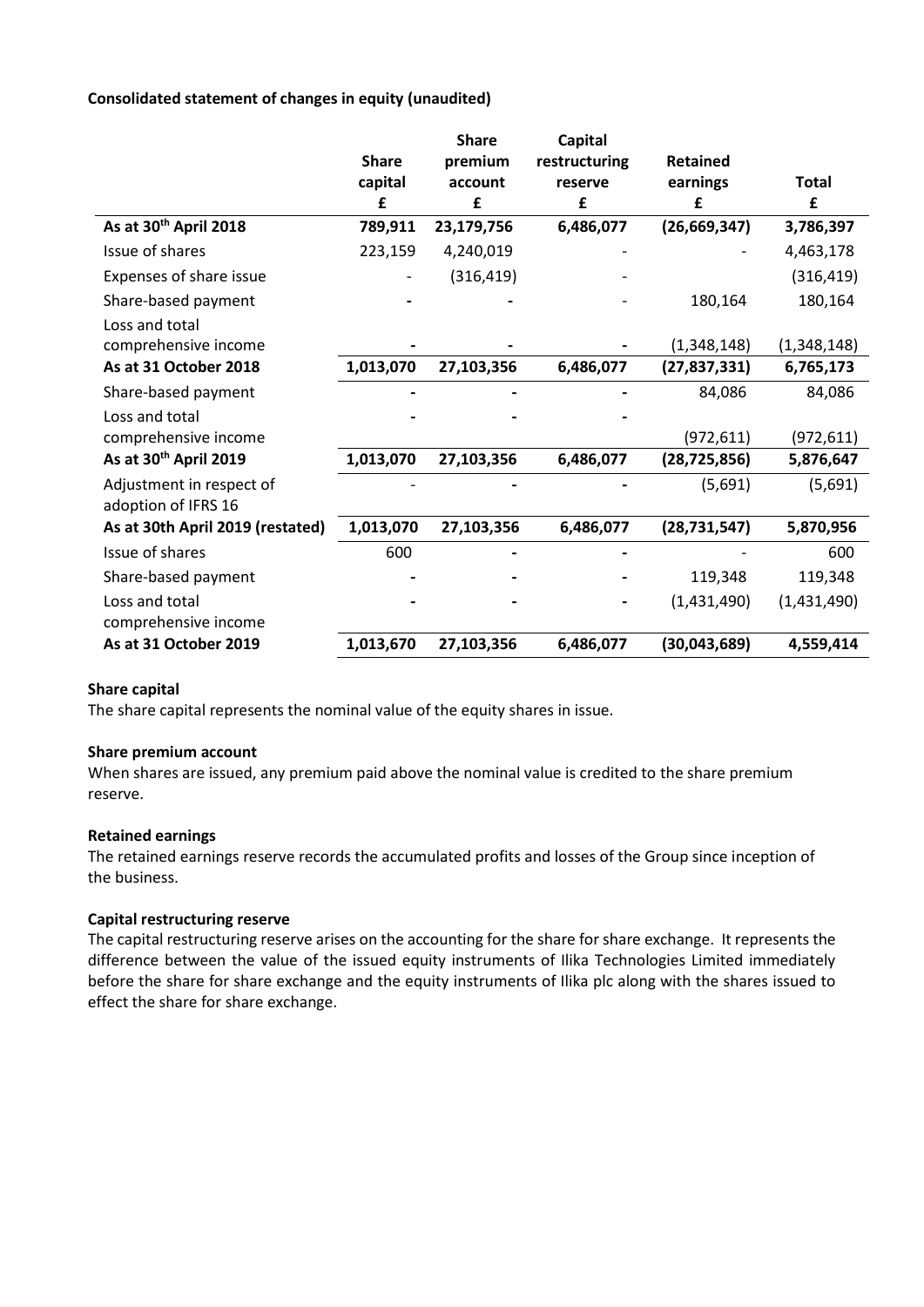#### **Notes to the consolidated financial statements**

## *1. Accounting policies*

## **Basis of preparation**

The interim financial statements, which are unaudited, have been prepared on the basis of accounting policies consistent with International Financial Reporting Standards ("IFRSs") adopted by the European Union. The accounting policies are the same as applied in the Group's latest financial statements.

The interim financial statements do not include all of the information required for full annual financial statements and do not comply with all the disclosures in IAS 34 'Interim Financial Reporting'. Accordingly, whilst the interim financial statements have been prepared in accordance with IFRS they cannot be construed as being in full compliance with IFRS.

The financial information for the year ended 30 April 2019 does not constitute the full statutory accounts for that period. The Annual Report and Accounts for 30 April 2019 have been filed with the Registrar of Companies. The Independent Auditors' Report on the Annual Report and Accounts for 2019 was unqualified and did not include references to any matters which the auditors drew attention by way of emphasis without qualifying their report and did not contain statements under Section 498(2) or 498(3) of the Companies Act 2006.

#### **Going concern**

The financial statements are prepared on a going concern basis which the directors believe continues to be appropriate. The Group meets its day to day working capital requirements through existing cash resources which, at 31 October 2019, amounted to £1.9m supplemented by the £0.7m received post period end. The directors have prepared projected cash flow information for the period ending twelve months from the date of their approval of these financial statements. The Board is confident that in the event that they choose to raise further finance this would be achievable based on the future prospects of the business and previous experience in raising equity finance, but acknowledge that this would be dependent on market conditions. On the basis of this cash flow information the directors believe that the Group will be able to continue to trade for the foreseeable future.